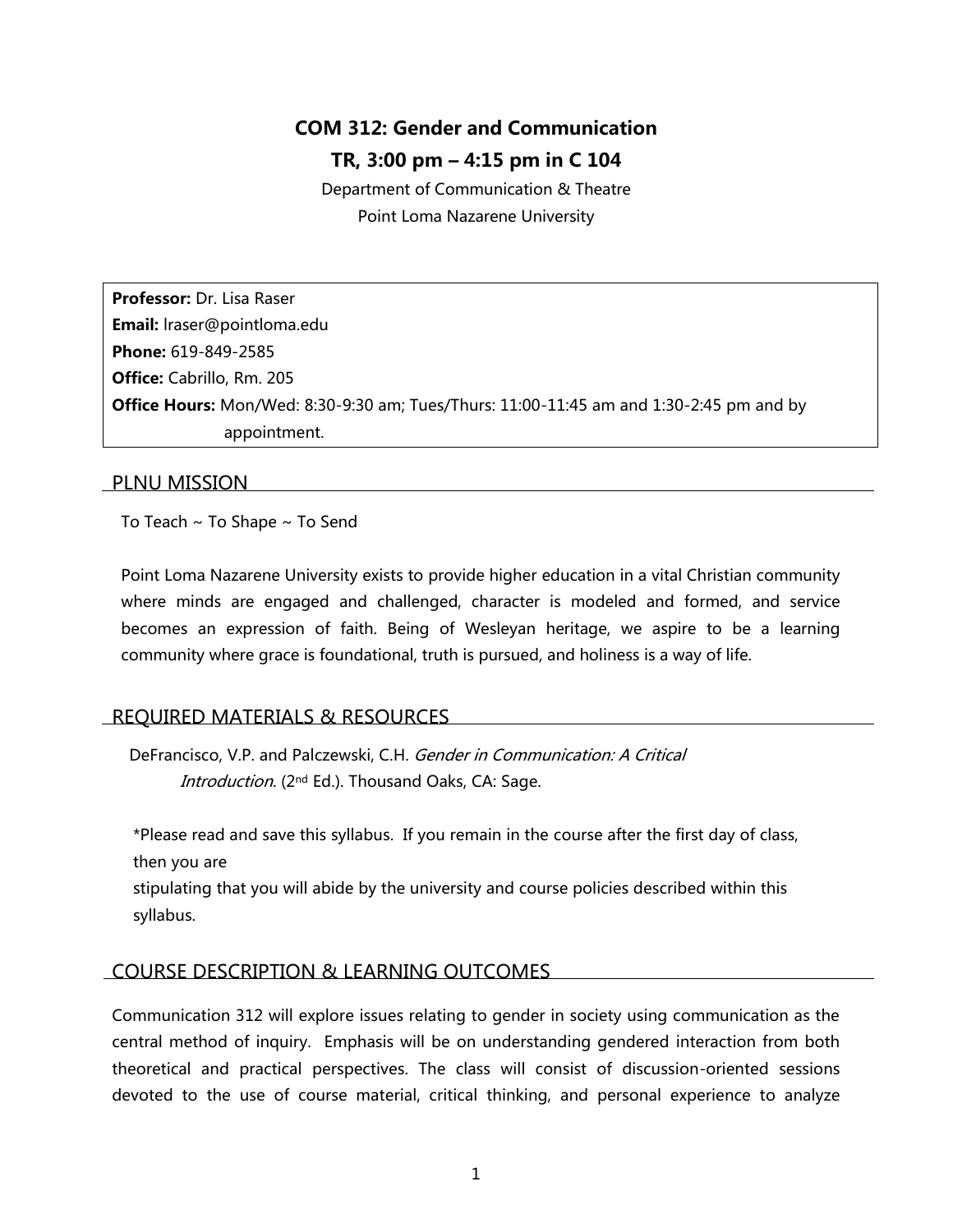gender and communication and the ways in which culture shapes gendered identities and interaction.

### Learning Outcomes - by the end of the semester you should be able to:

- Explain concepts and theories related to gender and communication and articulate your own perspective on those concepts.
- Explain the role of communication in constructing cultural consciousness of gender.
- Discuss how other categories of difference such as race, sexuality, age, class, and culture affect gender and communication.
- Identify the ways that gender affects our communication in relationships, education, organizations, and the media.
- Analyze a popular culture artifact using critical probes to answer the questions: what is this artifact communicating about gender and what are the implications of those messages?

# COURSE FORMAT AND POLICIES

**Support:** I am committed to helping every student attain their best possible education.

I AM HERE TO HELP! Please do not hesitate to ask questions, or ask for help, in or out of class. I will also be available if you would like me to review your work and give you feedback before it is turned in or presented. If you have any special needs that it would be helpful for me to be aware of, please do let me know.

Attendance: As members of a learning community, your presence is appreciated, and your absence is noticed. The class sessions are set up to help people learn from each other (through discussions, activities, etc.) and you are expected to attend each class session. Everyone has useful and insightful information to offer to the class**.** Participation is the core of this work, and to help keep track of that, I take attendance.

You are allowed two (2) excused or unexcused absences in the course of the semester without penalty. The only absences excused after that will be university approved absences (see section below). It is your choice how you use these absences and it is encouraged that you use them wisely. Please note that these 2 absences DO include instances of illness and family obligations. Each absence over two will result in a 12-point deduction to your overall grade.

As noted in the University catalog: If you are absent from more than 10 percent of class meetings (3 classes), I have the option of filing a written report which may result in de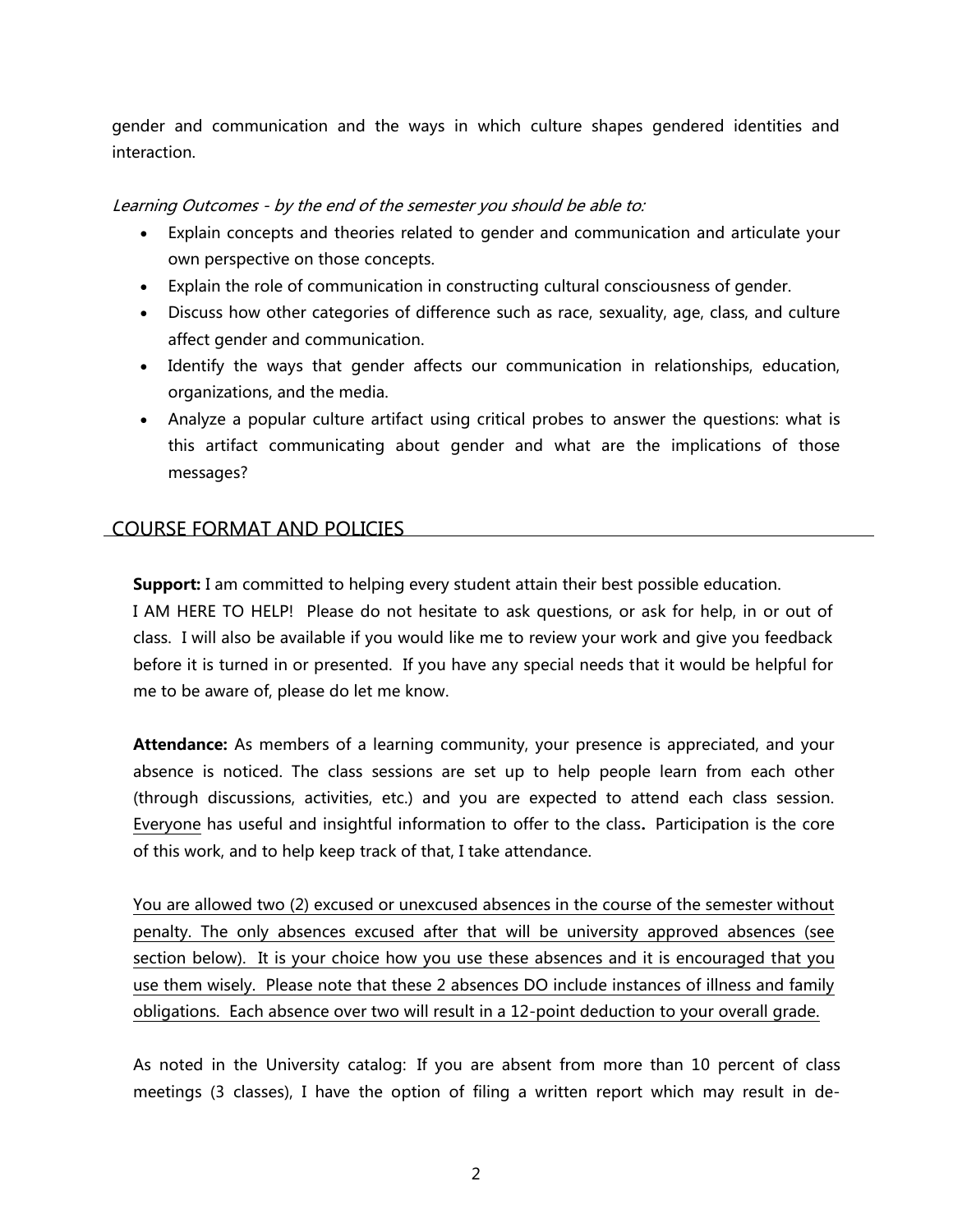enrollment. If the absences exceed 20 percent (6 classes), you may be de-enrolled without notice. If the date of de-enrollment is past the last date to withdraw from a class, you will be assigned a grade of W or WF consistent with university policy in the grading section of the catalog. See [Academic](http://www.pointloma.edu/experience/academics/catalogs/undergraduate-catalog/point-loma-education/academic-policies) [Policies](http://www.pointloma.edu/experience/academics/catalogs/undergraduate-catalog/point-loma-education/academic-policies) in the undergrad student catalog.

**University Approved Absences:** Absences for certain events and obligations recognized by the University (i.e.: participation in sports, forensics, music tours, etc.) may be counted as "excused." Please notify me at least one week prior to such absences with documentation and contact information from the sponsoring program/department. You are responsible for making up all work missed due to absences in a timely manner, to be worked out ahead of time with me.

**Tardies:** It is an expectation of this class community that we begin our class time *together*, and complete our class time *together* each day. Instances of habitual lateness are a distraction to our class community and may impact your ability to participate fully in the course. Therefore, I do make note when you are late to class and habitual lateness will negatively impact your participation grade.

Being absent for more than 20 minutes during any part of a class period, whether at the beginning, middle, or end, will constitute an absence. Similarly, it is expected that you remain actively engaged in the classroom activities until the entire class has been dismissed for the day. Failure to do so will result in a deduction of your participation points for the course. If you absolutely must leave early one day for an important/legitimate/emergency reason, please approve it with me at the class period prior or via email. (Please arrange any meetings with your major adviser so that they do not conflict with your class schedule.) If you leave class early without timely notification/approval, it will negatively affect your course participation grade. Please talk to me early in the semester if you have any questions or concerns about this policy.

**Late Work/Make-Up Work:** All work is expected on the planned "due dates" - at the beginning of the class period when they are due. In general, no late or makeup written assignments/presentations will be allowed. In the event of a personal emergency with written documentation and at my discretion, make-up work *may* be accepted for half credit. If you are absent on the day of a test or a presentation, I will only consider a make-up opportunity if you have communicated with me in advance of your absence and you have written documentation of a personal emergency. Depending upon the circumstance, a make-up opportunity may not receive full credit.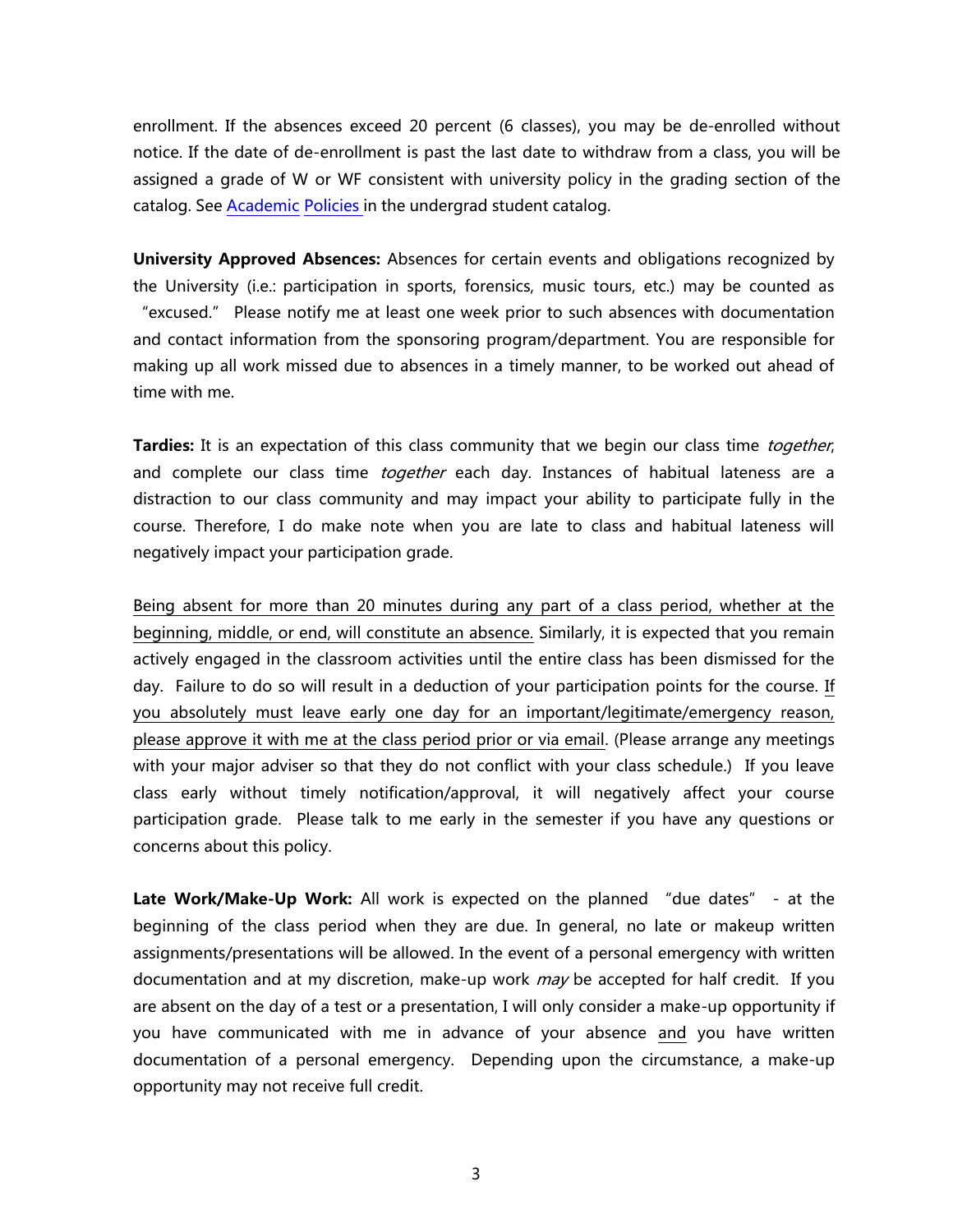**Incomplete:** Incompletes will only be granted under extreme circumstances, given reasonable justification.

**Electronic Devices:** Please join me in turning off or silencing all cell phones and refrain from using them (including texting) during class. If you choose to have your phone on vibrate in order to remain reachable for a family member who may need care, for example, please take such calls outside. You may bring a laptop/tablet to class to use for notes. If you use your laptop/tablet for things not related to this class (e.g., internet, games, work from other classes) and/or if your use of these devices causes any disruption in class, you will be asked to put your laptop/tablet away. If you use your device (either cell phone or laptop/tablet) for non-class related purposes, you will receive a deduction in your participation grade in the course.

**Email:** I will frequently use email to communicate with you and I do my best to respond to your emails as promptly as possible. I will respond to emails Monday-Friday from 8:00 am – 4:00 pm. If you send me an email over the weekend or holiday, I will respond on the following school day. I ask that you follow these simple email reminders: (1) Please address me at the beginning of each email and conclude your email by typing your name. (2) Please read your emails twice before hitting "send". (3) Please craft your emails with respectful language and tone. If you are frustrated by something, email is not the best way to communicate about it. Please schedule a meeting with me so that we can discuss in person.

**Written Work:** Please type, double-space and staple all written work unless instructed otherwise.It is my expectation that all writing will be clear, coherent, and free of grammatical/spelling errors. Please proof all written work – your grade will reflect both the substance and the style of your writing. When working on the computer, try to plan for the "unexpected" but predictable problems: check printer ink and back up files as you go.

#### **Student Responsibility:**

It is the student's responsibility to maintain his/her class schedule. Should the need arise to drop this course (personal emergencies, poor performance, etc.), the student has the responsibility to follow through (provided the drop date meets the stated calendar deadline established by the university), not the instructor. Simply ceasing to attend this course or failing to follow through to arrange for a change of registration (drop/add) may easily result in a grade of F on the official transcript.

## **Final Exam Policy:**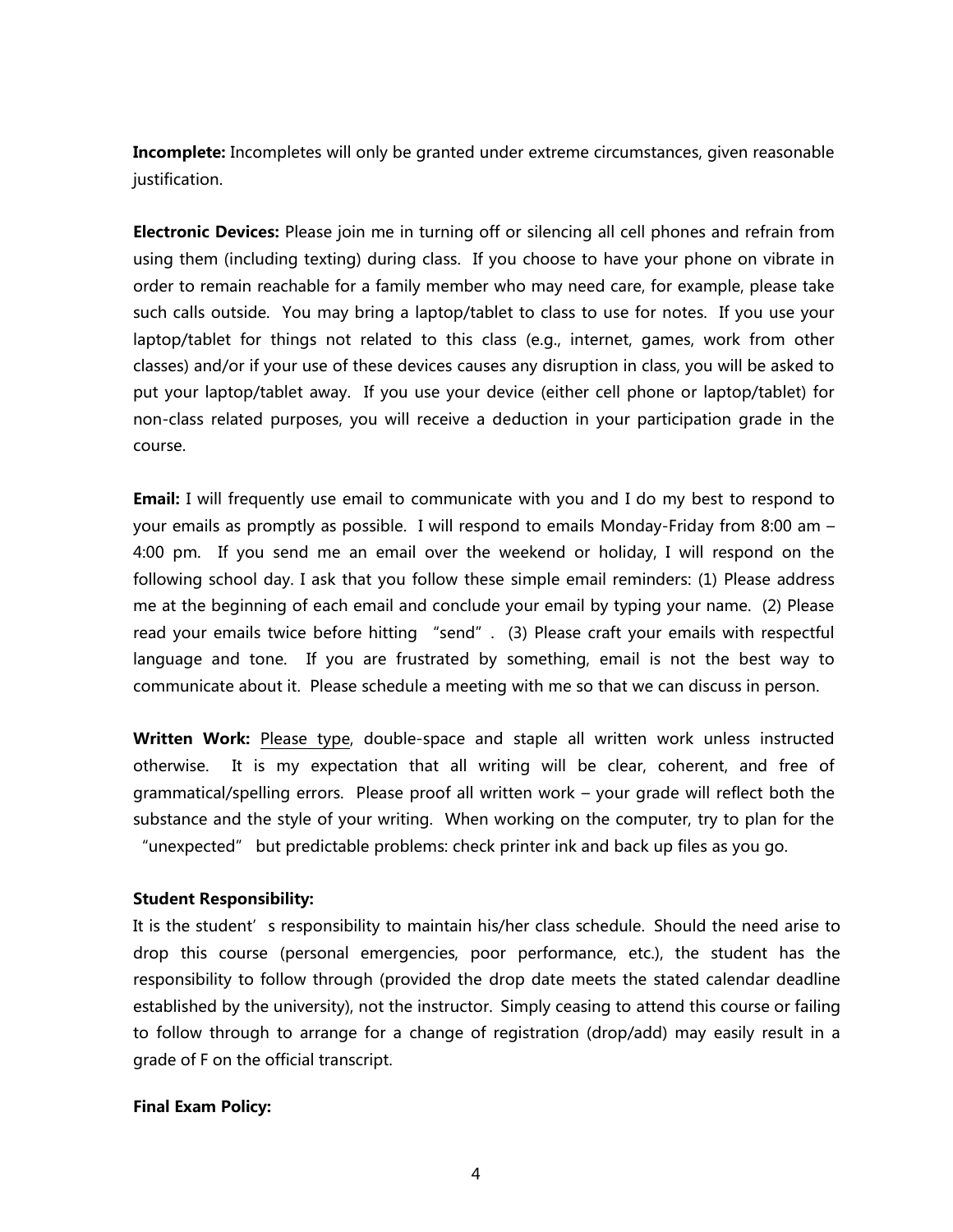Successful completion of this class requires taking the final examination on its scheduled day. The final examination schedule is posted on the Class [Schedules](http://www.pointloma.edu/experience/academics/class-schedules) site. Final exams will not be given early before our assigned date/time. Please arrange any activities or transportation for the break around this finals schedule so that you can be present to take the test at the assigned time.

#### **Academic Dishonesty:**

Students should demonstrate academic honesty by doing original work and by giving appropriate credit to the ideas of others. As stated in the university catalog, "Academic dishonesty is the act of presenting information, ideas, and/or concepts as one's own when in reality they are the results of another person's creativity and effort. Such acts include plagiarism, copying of class assignments, and copying or other fraudulent behavior on examinations. A faculty member who believes a situation involving academic dishonesty has been detected may assign a failing grade for a) that particular assignment or examination, and/or b) the course." See [Academic](http://www.pointloma.edu/experience/academics/catalogs/undergraduate-catalog/point-loma-education/academic-policies) Policies in the undergrad student catalog.

#### **Academic Accommodations:**

While all students are expected to meet the minimum academic standards for completion of this course as established by the instructor, students with disabilities may require academic accommodations. At Point Loma Nazarene University, students requesting academic accommodations must file documentation with the Disability Resource Center (DRC), located in the Bond Academic Center. Once the student files documentation, the Disability Resource Center will contact the student's instructors and provide written recommendations for reasonable and appropriate accommodations to meet the individual learning needs of the student. This policy assists the University in its commitment to full compliance with Section 504 of the Rehabilitation Act of 1973, the Americans with Disabilities (ADA) Act of 1990, and ADA Amendments Act of 2008, all of which prohibit discrimination against students with disabilities and guarantees all qualified students equal access to and benefits of PLNU programs and activities.

#### **Ferpa Policy:**

In compliance with federal law, neither PLNU student ID nor social security number will be used in publicly posted grades or returned sets of assignments without student written permission. This class will meet the federal requirements by (each faculty member choose one strategy to use: distributing all grades and papers individually; requesting and filing written student permission; or assigning each student a unique class ID number not identifiable on the alphabetic roster.). Also in compliance with FERPA, you will be the only person given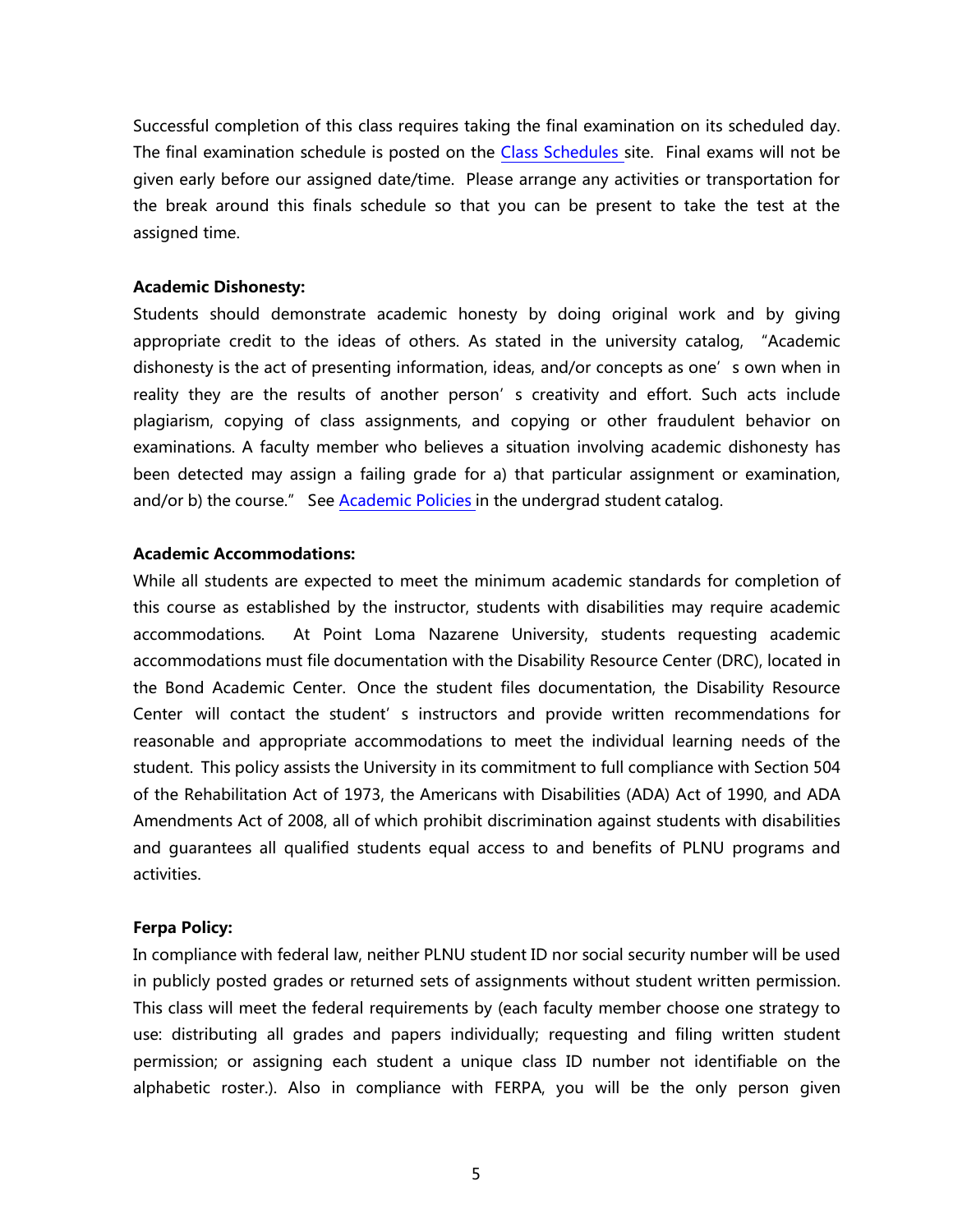information about your progress in this class unless you have designated others to receive it in the "Information Release" section of the student portal. See Policy [Statements](http://www.pointloma.edu/experience/academics/catalogs/undergraduate-catalog/policy-statements) in the undergrad student catalog.

### **PLNU Copyright Policy:**

Point Loma Nazarene University, as a non-profit educational institution, is entitled by law to use materials protected by the US Copyright Act for classroom education. Any use of those materials outside the class may violate the law.

### CLASS ASSIGNMENTS & COURSE SCHEDULE

**Exams:** There are two exams in this course – one at the midterm and one during finals week. Exams will include material from the book and in-class discussion/activities. Exams will include a mix of objective questions (such as multiple choice) and short written responses.

**Free Writes:** Throughout the semester I will give you writing prompts to reflect on our assigned reading and class discussions. You will have ten minutes to write on the prompt during class, and then you will do a pair-share of what you wrote with one of your peers. You will type and turn in two of your in-class free writes in for grading.

**Chapter Presentations:** With a partner of your choice, you will sign up for a chapter in the textbook and prepare a 20-25 minute presentation about an gender concept/theory related to your textbook chapter. The presentation should provide a more in-depth understanding of the chosen concept/theory using additional sources and examples (scholarly articles, contemporary news, etc.). Please try not to make it all a lecture presentation. You are encouraged to include creative elements, ie: make a video, engage the class in a short activity related to your topic, etc. You will end your presentation by facilitating a discussion with the class with 2-3 discussion questions related to your topic. You will choose your partner and chapter during the second week of class.

**Gender Artifact Critique Presentation & Outline:** You will have an opportunity to choose an artifact from popular culture (movie, game, television show, book, blog, advertisement, website, beauty campaign, song, music video, etc.) and critique it through a lens of gender and communication. We will practice this type of criticism in class. For this assignment, you will complete an oral presentation/discussion including an outline summarizing your conclusions, and visuals to support your presentation.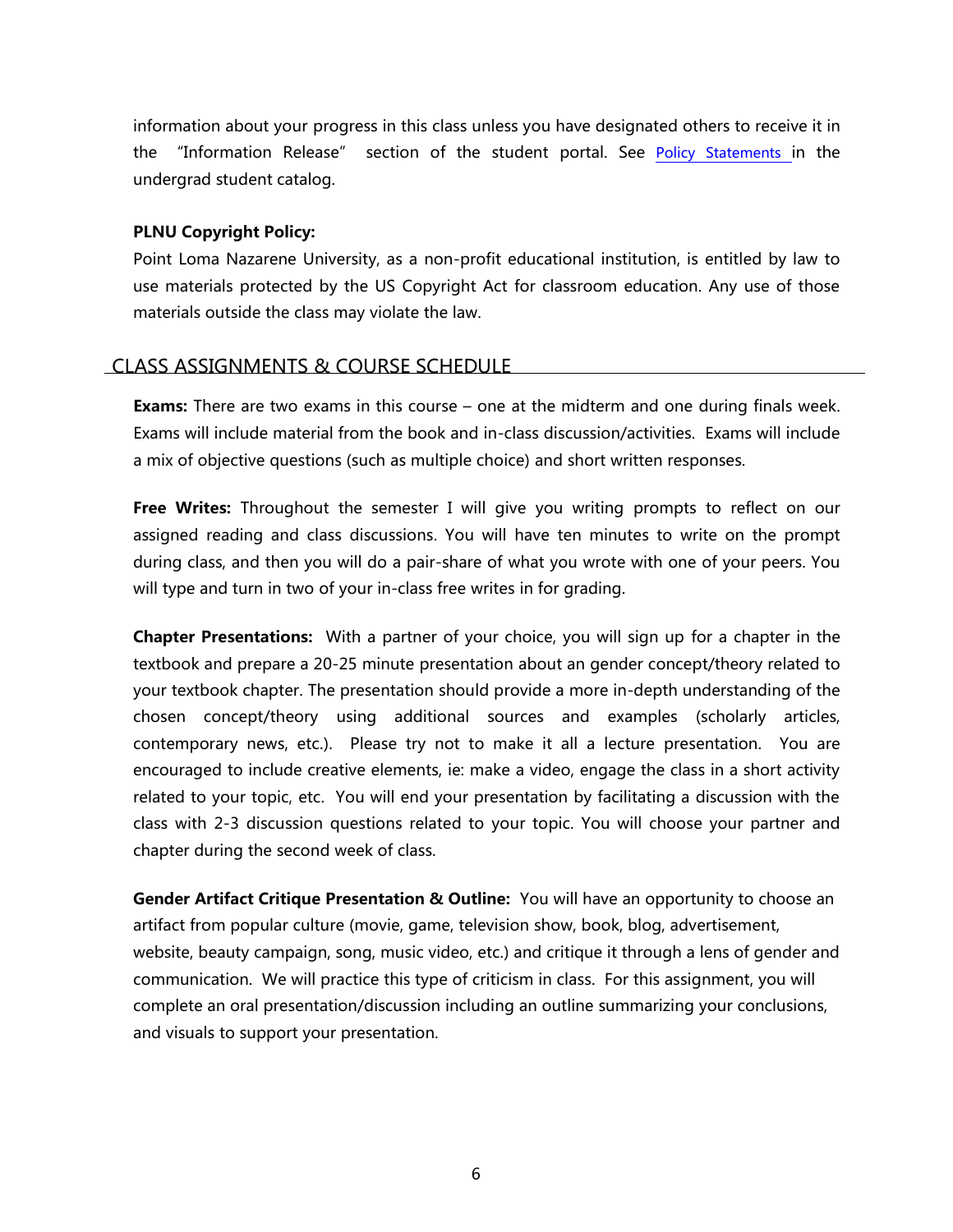**Reflection Letter:** At the end of the semester, you will turn in a typed letter written to your younger self. In your letter, you will reflect upon some of the ways that the readings, activities, and discussions in *Gender and Communication* may have encouraged you to consider/challenge the world around you differently. More details of this letter will be discussed toward the end of the semester.

**In-Class (or take home) Assignments and Participation:** At times, you will be given short assignments or exercises in class (or to take home) that are worth points toward your final grade. These assignments may include written responses/reflections, home learning, group work, etc. The point value for these assignments may vary, but will be clearly designated on the assignment.

The remaining portion of this grade will be designated for your class participation and will reflect your involvement in the course, including (but not limited to): your regular and on-time class attendance, your participation in "Class Connections," how well/completely you read for the day and incorporate text concepts into the discussion/activities, how "present" you are in class, how readily you volunteer for in-class activities/discussion, and how well you generally project respectful involvement such as supportive listening, nonverbal feedback, and thoughtful verbal contributions.

# ASSESSMENT & GRADING

Grade Scale (% to Letter): Final grades will be calculated as follows and will not be rounded.

| 93-100   | А  | 73-76.9%     |    |
|----------|----|--------------|----|
| 90-92.9% | A- | 70-72.9%     |    |
| 87-89.9% | B+ | 67-69.9%     | D+ |
| 83-86.9% | B  | 63-66.9%     |    |
| 80-82.9% | B- | $60 - 62.9%$ | D- |
| 77-79.9% |    | $0 - 59$     |    |

## Point Distribution

|                                                   | <b>Number of Points</b> | <b>Number of Points</b> |
|---------------------------------------------------|-------------------------|-------------------------|
| <b>COURSE REQUIREMENTS</b>                        | <b>AVAILABLE</b>        | <b>I EARNED</b>         |
| Midterm Exam                                      | 75                      |                         |
| Final Exam                                        | 100                     |                         |
| Free Writes (x 2)                                 | 30                      |                         |
| <b>Chapter Presentation</b>                       | 100                     |                         |
| Gender Artifact Critique Presentation and Outline | 100                     |                         |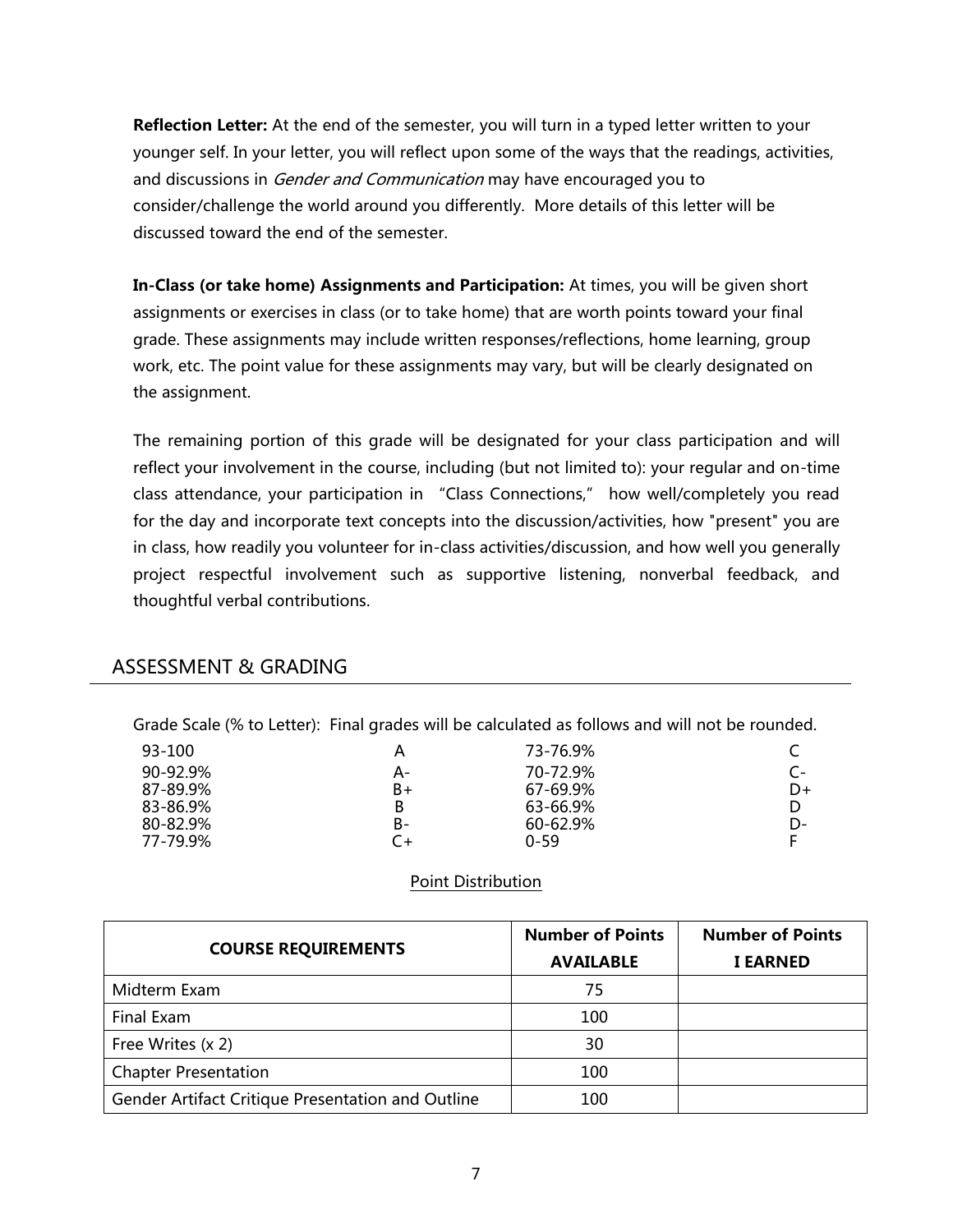| <b>Reflection Letter</b>                          | 30                |  |
|---------------------------------------------------|-------------------|--|
| <b>Additional Assignments &amp; Participation</b> | 65                |  |
| <b>TOTAL</b>                                      | 500               |  |
| - Absence penalties (12 pts. per absence after 2  | (e.g., 3 absences |  |
| absences)                                         | $= -12$           |  |

# **Tentative Course Schedule**

- Subject to change with fair notice.
- Please complete reading prior to arriving at class on the assigned due date.

| <b>WK</b>      | Date              | Topic                                   | Reading/Assignments Due      |
|----------------|-------------------|-----------------------------------------|------------------------------|
| $\mathbf{1}$   | R 1/12            | Welcome and Course Introduction         |                              |
| $\overline{2}$ | T1/17             | Developing a Critical Gender/Sex Lens   | Ch.1                         |
|                |                   | Discuss Chapter Presentations - Sign Up |                              |
|                | R 1/19            | Developing a Critical Gender/Sex Lens   |                              |
| 3              | T1/24             | Theories of Gender/Sex                  | Ch. 2                        |
|                | R 1/26            | Theories of Gender/Sex                  |                              |
| 4              | T1/31             | <b>Gendered/Sexed Voices</b>            | Ch.3                         |
|                |                   | <b>Chapter Presentation Group 1</b>     |                              |
|                | R 2/2             | <b>Gendered/Sexed Voices</b>            |                              |
| 5              | T <sub>2/7</sub>  | Gendered/Sexed Bodies                   | Ch.4                         |
|                |                   | <b>Chapter Presentation Group 2</b>     |                              |
|                | R 2/9             | <b>Gendered/Sexed Bodies</b>            |                              |
| 6              | $T$ 2/14          | Gendered/Sexed Language                 | Ch. 5                        |
|                |                   | <b>Chapter Presentation Group 3</b>     |                              |
|                | R 2/16            | Gendered/Sexed Language                 |                              |
| 7              | T <sub>2/21</sub> | <b>Gender in Social Institutions</b>    | Ch.6                         |
|                |                   | <b>Chapter Presentation Group 4</b>     | <b>Free Write 1 Due</b>      |
|                | R 2/23            | <b>Families</b>                         | Ch.7                         |
|                |                   | <b>Chapter Presentation Group 5</b>     |                              |
| 8              | $T$ 2/28          | Families                                |                              |
|                | $R$ 3/2           | <b>Midterm Exam</b>                     | Midterm Exam (Ch. 1-6)       |
| 9              | $3/6 - 3/10$      | <b>Spring Break</b>                     | <b>Spring Break - Enjoy!</b> |
| 10             | T3/14             | Education                               | Ch. 8                        |